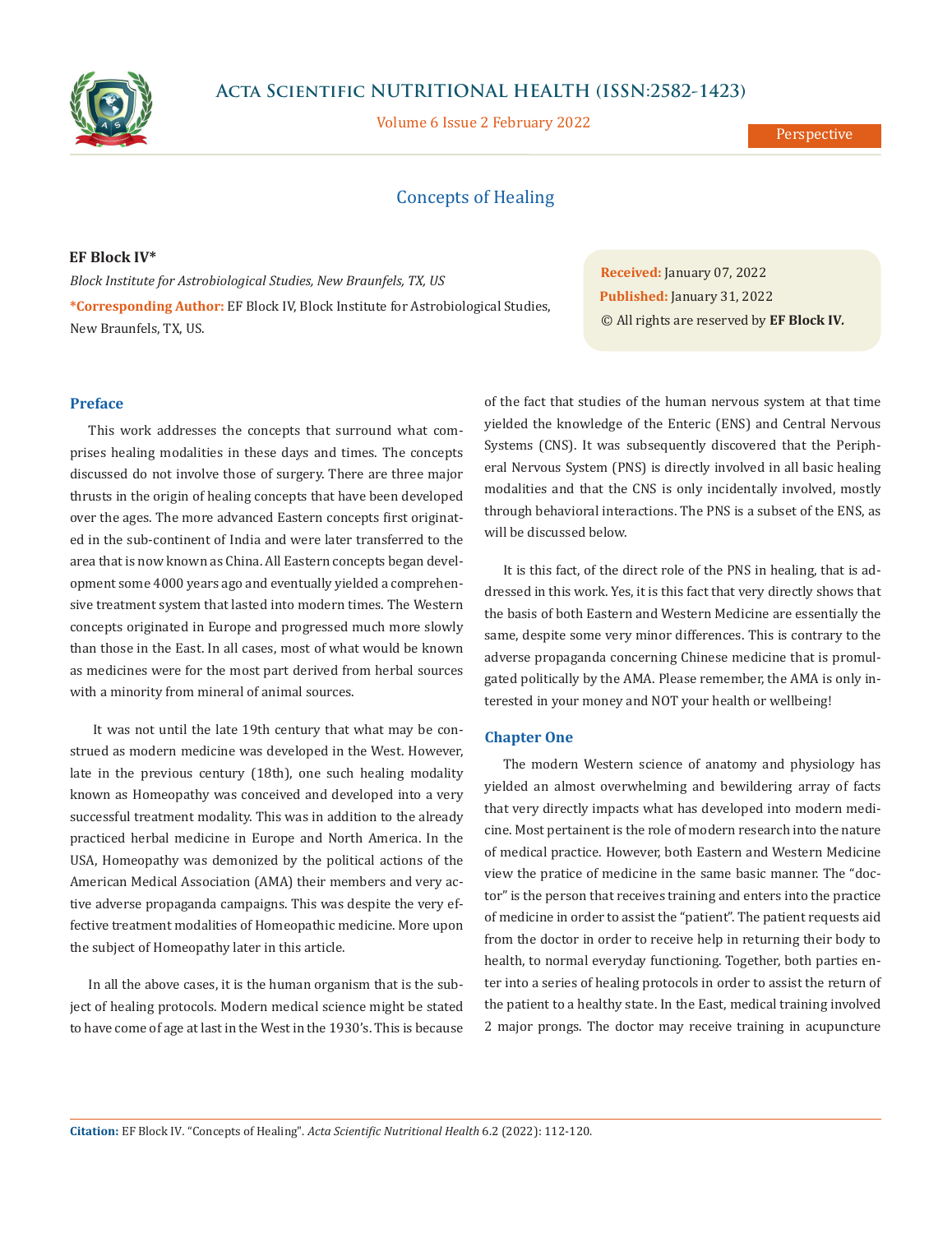or herbal medicine (known as Chinese medicine) or perhaps both. Eventually in the West, the doctor received training in herbal medicine only as the practice of acupuncture had apparently died out in Europe early on. The finding of "Otzi" in the Alps, between modern Switzerland and Austria, yielded very strong evidence that he had tattoos at acupuncture points on his body. It is estimated that he lived sometime around 3500 BC. Thus, it has been determined that the practice of acupuncture was most likely contemporary at that time in both Europe and Asia. One may only surmise the reason why acupuncture in the West died out in usage.

Modern human anatomy and physiology has now demonstrated that the human organism consists of 2 very important but seemingly separate nervous system groupings. The Central portion originates at the animal pole of the early embryo and the Enteric portion originates at the vegetal pole of the early embryo. What eventually develops are 2 separate and distinct nervous systems that are joined by only a thin nerve called the Vagus nerve. It is the ENS that is intimately involved in all of the various functions dealing with the basic maintenance of the human body as a whole system and any healing that may become necessary. The CNS provides a directed response to acquiring sustenance, fleeing danger, finding the various external elements necessary for living and acquiring a mate.

The details of what comprises the practice of healing modalities in both the East and the West will now be provided in the following pages.

Peripheral Neuropathy (PN) is the modern Western body of knowledge that details the various causes, signs and symptoms of disease within the human body. Please see below for the details as three general nervous system elements are involved; sensory, motor and autonomic.

If a sensory nerve is involved, symptoms may include

- Pain: burning, dull, sharp, jabbing or electric-like
- numbness, tingling, "pins and needles" and itching
- Loss of feeling
- The sensation that you're wearing an invisible glove or sock
- Extreme sensitivity to touch, even light touch

If a motor nerve is involved, symptoms may include

- Lack of coordination, falling over, lack of dexterity
- Partial or complete loss of movement
- • Muscle atrophy and bone degeneration
- • Cramping and spasms, tremors
- Difficulty in swallowing or breathing

If a visceral (autonomic) nerve is involved, symptoms may include

- Blurred vision, dizziness, fainting due to inability to control blood pressure
- Decreased ability to sweat and intolerance to heat
- Intolerance to cold
- Abdominal bloating, nausea and vomiting after meals, early satiety
- Diarrhea and/or constipation
- Unintentional weight loss (greater than 5%)
- • Urinary incontinence, feeling of incomplete bladder emptying, urinary hesitancy
- Impotence and infertility

Other complications may include

- Ischemia (decreased oxygen/decreased blood flow)
- Frostbite (prolonged exposure to cold)
- • Systemic or metabolic disorders, poor wound healing
- Infectious or inflammatory conditions
- Depression and insomnia

Sensory nerves are mainly located in the skin which is the primary organ that is the first line of defence for the body as a whole. Sensory nerves at the surface of the body thus inform the PNS of the location of injury in addition to their normal function of the sense of touch. Motor nerves mostly enervate the voluntary muscle groups of the body that provides for locomotion of the body as a whole. Both sets of nerves lead directly to the elements of the Autonomic Nervous System (ANS). The autonomic nerves of the ANS are the centrally located portion of the nervous system elements that supplies all smooth muscle and glands, and thus directly influences the function of all the internal organs. The ANS is the major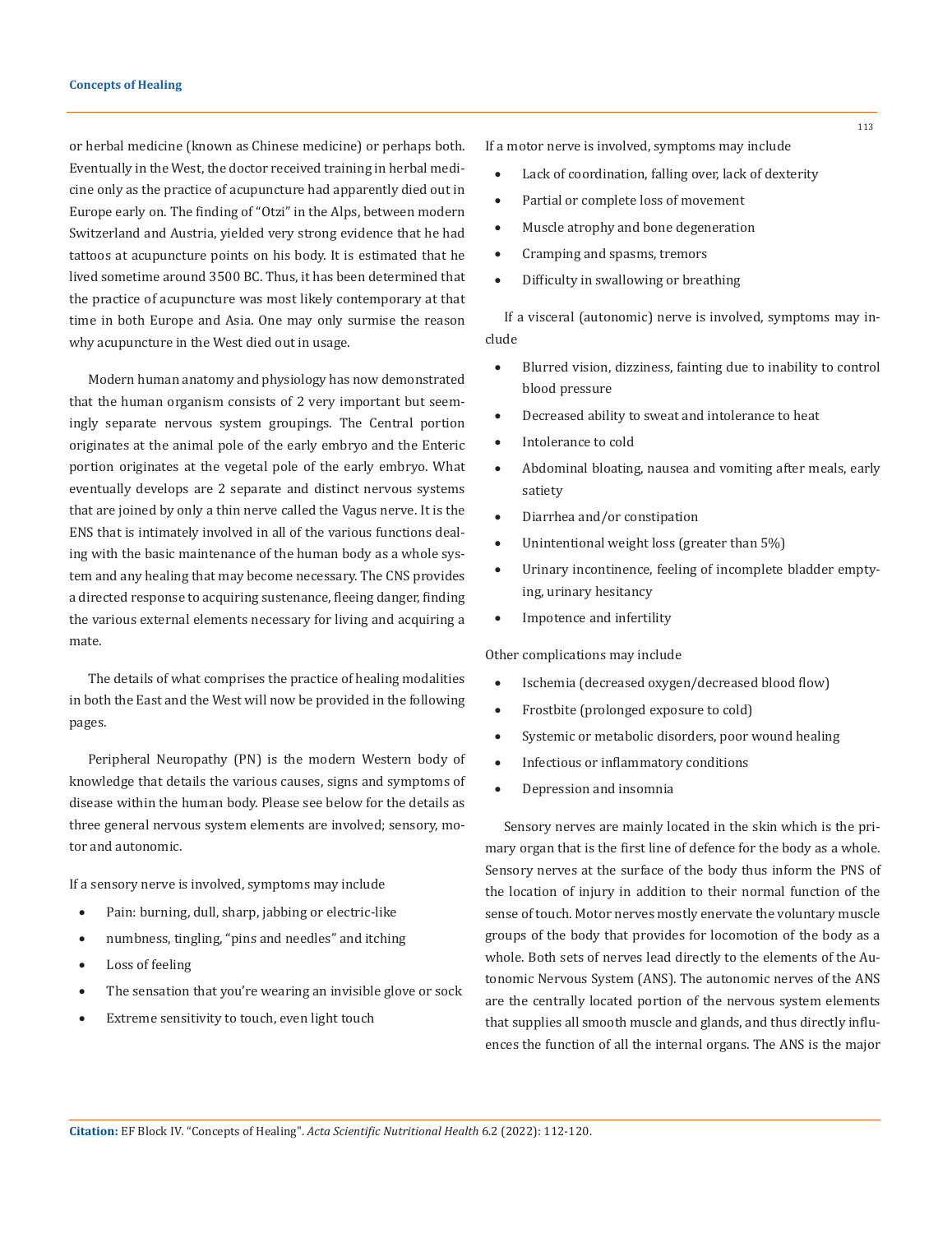control system that acts largely unconsciously and regulates all bodily functions (such as the heart rate, digestion, respiratory rate, pupillary response, urination, and sexual arousal). The ANS is the major contributor to any required healing activity by way of promoting normalized organ functionality.

In contrast to the seemingly straight forward description of disease symptoms by Western medicine, the description and catagorization of the signs and symptoms of disease by Chinese medicine (essentially herbal medicine) is much more detailed and thus to the Westerner is seemingly a bewildering mystery. The illuminating tenets of Chinese medicine have been set forth for some thus and S of years. It is much more so as a system of diagnosis based upon signs and symptoms that was developed before and without the benefit of modern techniques (which mostly have been developed in the last 200 years or so). This system is quite successful in dealing with both the various causes of disease by the various pathogenic microorganisms and the results of their predations upon and within the body. The main catagorization of the various signs and symptoms of Chinese medicine are set forth in the following 3 schemas: The 8 Principles, the syndromes of Qi and Blood, the syndromes of the Zang-Fu Organs.

# **The signs and symptoms (S and S) according to the "8 Principles", as 3 complementary pairs: Exterior/Interior, Cold/Heat, Deficiency/Excess**

# **Exterior and interior syndromes**

These S and S are shared in common by both Exterior and Interior Syndromes-chills, fever, headache, general aching, a thin tongue coating and a superficial pulse

- Exterior Cold-severe chills, mild fever, no sweating, absence of thirst; tongue coating is thin and white; pulse is superficial and tense
- Exterior Heat-mild chills, sever fever, no sweating or sweating, thirst; tongue coating is thin and yellow; pulse is superficial and rapid
- **Exterior Deficiency-sweating**
- Exterior Excess-no sweating

#### **Cold and heat syndromes**

- Cold skin with pallor, aversion to cold, absence of thirst, loose stools, voluminous clear urine; tongue is pale with a white and moist coating; pulse is slow
- Heat-red complexion, thirst with a preference for cold drinks, constipation, scanty and dark urine; red tongue with a yellow and dry coating; pulse is rapid

#### **Deficiency and excess syndromes**

- Yin Deficiency-afternoon fever, malar flush, heat sensation the the palms and soles, night sweats, dryness of throat and mouth, yellow urine, dry stools; red tongue with little coating; a thready and rapid pulse
- 2. Yang Deficiency-chills, cold limbs, listlessness, lassitude, spontaneous sweating, absence of thirst, urine is clear with increased volume, lose stools; pale tongue with white coating; weak pulse
- Deficiency-emaciation, listlessness, lassitude, feeble breathing, dislike speaking, pallor, palpitations, shortness of breath, insomnia, poor memory, spontaneous and night sweating, nocturnal emission, nocturnal enuresis, pain alleviated by pressure; dry tongue with little or no coating; deficient pulse
- Excess-sturdiness, agitation, sonorous voice, coarse breathing distension and fullness in the chest and abdomen, pain aggrevated by press use, constipation or tenesmus dysuria; thick and sticky tongue coating; excess type pulse

## **Yin and yang syndromes**

- yin syndromes-inhibition, quiescence, hyperactivity, sallow complexion
- yang syndromes-excitation, fidgeting, hyperactivity, bright complexion
- collapse of yin-sticky sweat, feverishness in the body, warm hands and feet, shortness of breath, irritability, restlessness, thirst with a preference for cold drinks; red and dry tongue; rapid thready and weak pulse
- collapse of yang-profuse cold sweat like pearls on the skin, generalized coolness of the body, cold hands and feet, feeble breathing, listlessness, absence of thirst or preference for hot drinks; pale moist tongue; thready fading pulse

# **Differentiation of syndromes according to Qi and blood Syndromes of Qi**

Deficiency of Qi-dizziness, blurring of vision, spontaneous sweating; pale tongue; pulse is weak

Sinking Qi-weakness in any "holding" ability by body elements.

Stagnation of Qi-distension and pain.

Perversion of Qi-upward disturbance of lung qi manifesting as coughing and asthmatic breathing. Upward disturbance of stomach qi as belching, hiccups, nausea and vomiting. Excessive ascend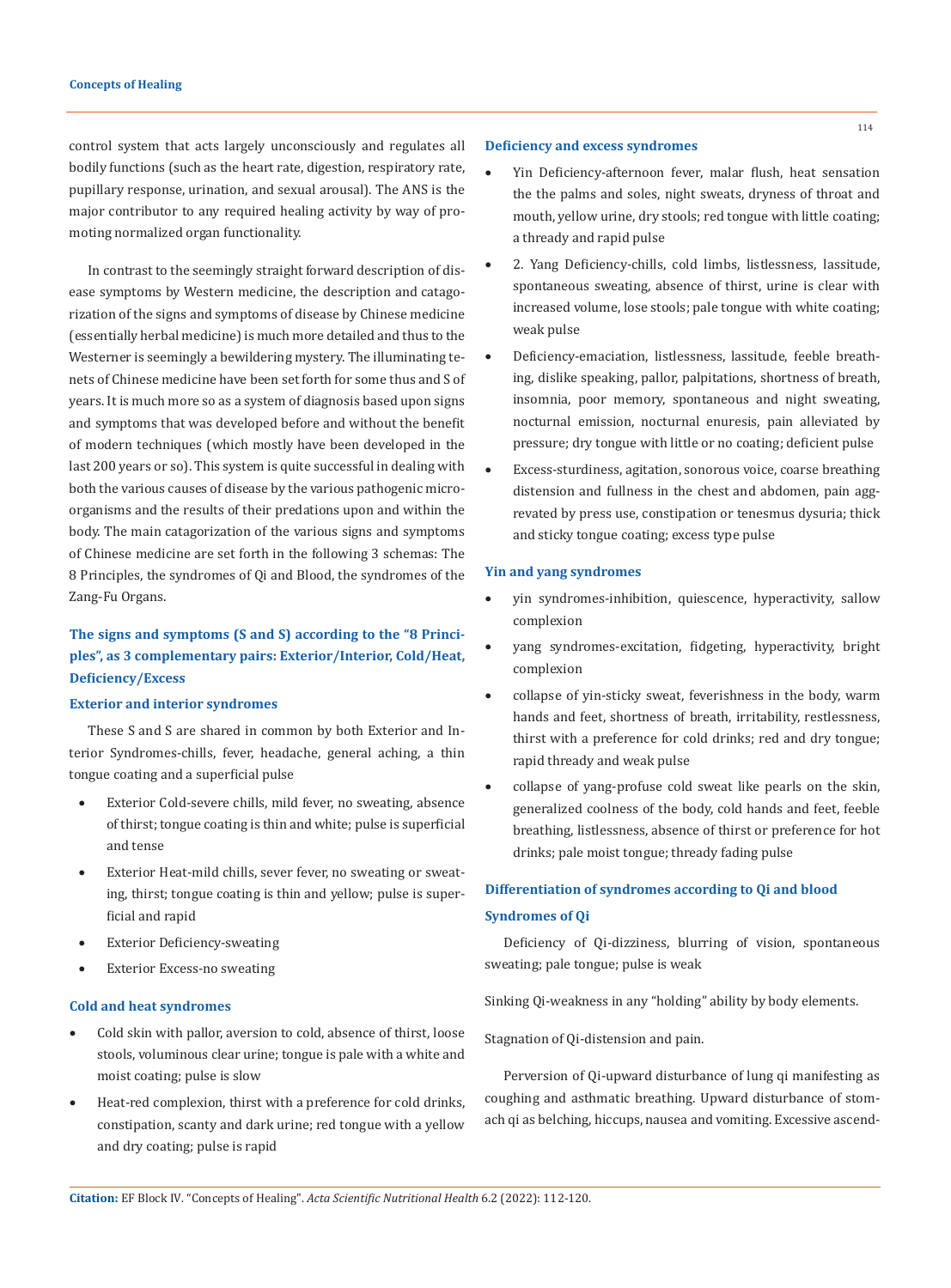ing liver qi as headache, dizziness and vertigo, coma, hemoptysis and hematemsis. Upward dsturbance of lung qi as coughing and asthena. Retension of fluid, phlegm or food in the stomach, belching, hiccups, nausea and vomiting. Upward disturbance of liver qi producing headache, dizziness and vertigo, even coma, hemoptysis and hematemesis in severe cases.

## **Syndromes of blood**

Deficiency of Blood-pallor or sallow complexion, pele lips, dizziness, blurring vision, palpitations, insomnia, numbness of hands and feet; pale tongue; thready pulse.

Stagnation of Blood-pain, masses or tumors, hemorrhage, ecchymoses or petechia.

Heat in the Blood-mental restlessness or mania in severe cases, dry mouth with no desire to drink; deep red tongue; rapid pulse; various hemorrhagic occurrences, profuse menstrual flow.

## **Zang-Fu organ syndromes**

In Chinese medicine, the Zang-Fu organs exist as 6 complementary pairs of solid (Zang) and hollow (Fu) organs. The differentiation of the various syndromes is based upon the complementary pairs and also are coupled vary closely with the clinical application of the 8 Principles and the theory of Qi and Blood.

#### **Syndromes of the heart and the small intestine**

- Deficiency of heart qi and yang-palpitations and shortness of breath, spontaneous sweating; thready, weak pulse or a missed-beat type pulse
- Deficiency of heart blood and yin-palpitations, insomnia, disturbed sleep, poor memory; skin pallor, pale lips, dizziness and vertigo; thready and weak pulse
- • Stagnation of heart blood-palpitations, intermittent cardiac pain with often referred left shoulder or arm pain; purplish dark tongue or tongue with purplish spots; pulse is thready and hesitant with often missed beats
- Hyperactivity of heart fire-mental restlessness, insomnia, flushed face, thirst, ulceration of the mouth and tongue; hot, deep yellow urine or hesitant and painful urination; red tongue; rapid pulse
- Derangement of the mind-mental depression and dullness, incoherent speech, weeping or laughing without any apparent reason, sudden collapse, coma with gurgling and sputum in the throat; white, sticky tongue coating; rolling pulse

Pain due to the disturbance of the qi of the small intestineacute pain in the lower abdomen, abdominal distension, borborygmus; white tongue coating; deep, string-taut pulse

#### **Syndromes of the lung and large intestine**

- Invasion of the lung by pathogenic wind-cough with mucoid sputum, absence of thirst, nasal obstruction, watery nasal discharge, possible chills and fever; thin, white tongue coating; superficial, tense pulse
- Retension of phlegm-dampness in the lung-cough with much frothy or white sticky sputum, fullness and stuffiness in the chest, gurgling with sputum in the throat, shortness of breath or asthmatic breathing; white, sticky tongue coating; rolling pulse
- Retension of phlegm-heat in the lung-cough, asthmatic and coarse breathing; yellow, thick sputum or expectoration of foul-smelling bloody sputum, chest pain upon coughing, dry mouth; yellow urine and constipation; rolling, rapid pulse
- Deficiency of lung qi-feeble cough, shortness of breath lassitude, lack of desire to talk, low voice, aversion to wind spontaneous sweating; pale tongue with a thin white coating; weak deficient pulse
- Insufficiency of lung yin-unproductive cough, cough with a small amount of sticky sputum or cough with blood-tinged sputum, dryness of mouth and throat, afternoon fever, malar flush, night sweats, heat sensations in the palms and soles; red tongue with a small amount of coating; rapid, thready pulse
- Damp-heat in the large intestine-abdominal pain, tenesmus, blood and mucus in the stools or diarrhea with yellow and watery stools, a burning sensation in the anus; scanty deep yellow urine; sticky yellow tongue coating; a rolling rapid pulse or a soft rapid pulse
- Consumption of the fluid of the large intestine-dry stools, constipation, dryness of the mouth and throat; red tongue with little moisture or with a dry yellow coating; thready pulse

#### **Syndromes of the spleen and stomach**

Deficiency of spleen qi-sallow complexion, emaciation, lassitude, dislike of speaking, reduced appetite, abdominal distension, loose stools, a bearing-down sensation in the abdominal region, viscera ptosis, prolapse of the anus; pale tongue with thin white coating; slowing down weak or soft thready pulse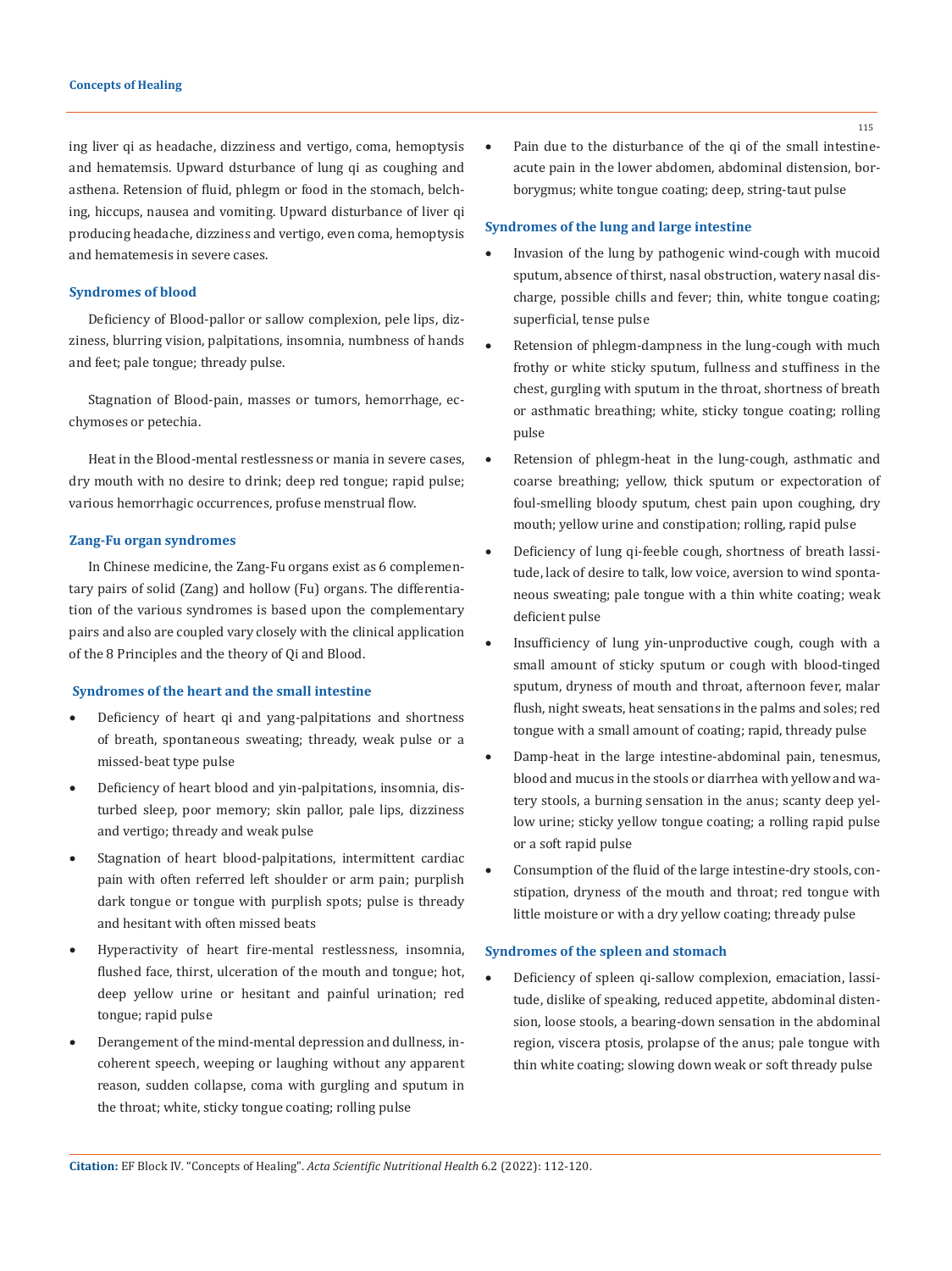- Dysfunction of the spleen in controlling blood-pale complexion, lassitude, dislike of speaking, purpurea, bloody stools, excessive menstrual flow, uterine bleeding; pale tongue: thready weak pulse
- Deficiency of spleen yang-skin pallor, the 4 limbs lacking warmth, poor appetite, abdominal distension which is worse in the afternoon or a dull pain in the abdominal region which is better with warmth and pressure, loose stools; a pale and delicate tongue with a white coating; a deep slow pulse
- Invasion of the spleen by cold-damp-fullness and distension in the epigastrium and abdomen, loss of appetite, sticky saliva, heavyness of the head and body, loose stools or diarrhea; white sticky tongue coating; soft pulse
- Damp-heat in the spleen and stomach-fullnes and distension in the epigastrium and abdomen, lose of appetite, nausea, vomiting, bitter tasteand stickiness in the mouth, heavyness of the body, lassitude, bright yellow face, eyes and skin; loose stools and scanty yellow urine; yellow sticky tongue; soft rapid pulse
- Retention of food in the stomach-distension, fullness and pain in the epigastrium and abdomen, foul belching with sour regurgitation and anorexia, vomiting and hesitant bowl movements; thick and sticky tongue coating; rolling pulse
- • Retention of fluid in the stomach due to cold-epigastric fullness and pain which are worse upon exposure to cold and better upon exposure to warmth, reflux of clear fluid or vomiting after eating; white slippery tongue coating: slow pulse
- Hyperactivity of fire inthe stomach-burning sensation and pain in the epigastric region, sour regurgitation and an empty, uncomfortable feeling in the stomach, thirst with a preference for cold drinks, voracious appetite and getting hungry easily, vomiting, foul breath, swelling and pain or ulceration and bleeding of the gums; constipation with scanty yellow urine; red tongur with yellow coating; rapid pilse
- Insufficiency of stomach yin-burning pain in the epigastric region, an empty and uncomfortable sensation in the stomach, hunger with no desire to eat, dry vomiting and hiccups, dryness of the mouth and throat, constipation; red tongue with little moisture; thready rapid pilse

## **Syndromes of the liver and gall bladder**

Stagnation of liver qi-mental depression, irritability, distending or wandering pain in the costal and hypochondriac re-

gions, distension of the breasts, stuffiness in the chest, excessive sighing, epigastric and abdominal distension and pain, poor appetite, belching or possibly a sensation of a foreign body in the throat, irregular menstruation and dysmenorrhea, irregular menstruation and dysmenorrhea; thin white tongue coating; string-taut pulse

- Flare-up of liver fire-distending pain in the head, dizziness and vertigo, redness pain and swelling in the eyes, a bitter taste and dryness in the mouth, irritability, burning pain in the costal and hypochondriac regions, tinnitus like the sound of waves, yellow urine and constipation, hematemesis, hemoptsysor epitaxis; red tongue with yellow coating; string-taut rapid pulse
- Rising liver yang-headache with distending sensation in the head, dizziness and vertigo, tinnitus, flushed face and red eyes, irritability, insomnia with dream disturbed sleep, palpitations, poor memory, soreness and weakness in the lower back and knees; red tongue; string-taut thready and rapid pulse
- Stirring of the liver wind in the interior-dizziness and vertigo, convulsions, tremors and numbness, extream heat and deficiency of the blood
- Retension of cold in the liver meridian-lower abdominal distending pain with bearing down sensation in the testes, contracted scrotum, pain aggrevated by cold and alleviated by warmth; white tongue coating; slippery deep and string-taut pulse
- Insufficiency of liver blood-skin pallor, dizziness and vertigo, blurring of vision, dryness of the eyes, night blindness, numbness of the limbs, spasms of the tendons, scanty menstrual flow or amenorrhea; pale tongue; thready pulse
- Damp-heat in the liver and gall bladder-hypochondriac distension and pain, bitter taste in the mouth, poor appetite, nausea, vomiting, abdominal distension, scanty and yellow urine; yellow sticky tongue coating; string-taut rapid pulse

#### **Syndromes of the kidney and urinary bladder**

Deficiency of kidney qi-soreness and weakness in the lumbar region and knee joints, frequent urination with clear urine, dribbling of urine after urination or enuresis, incontinence of urine in severe cases, spermatorrhea and premature ejaculation in men with clear cold leukorrhea in women; pale tongue with a white coating; weak thready pulse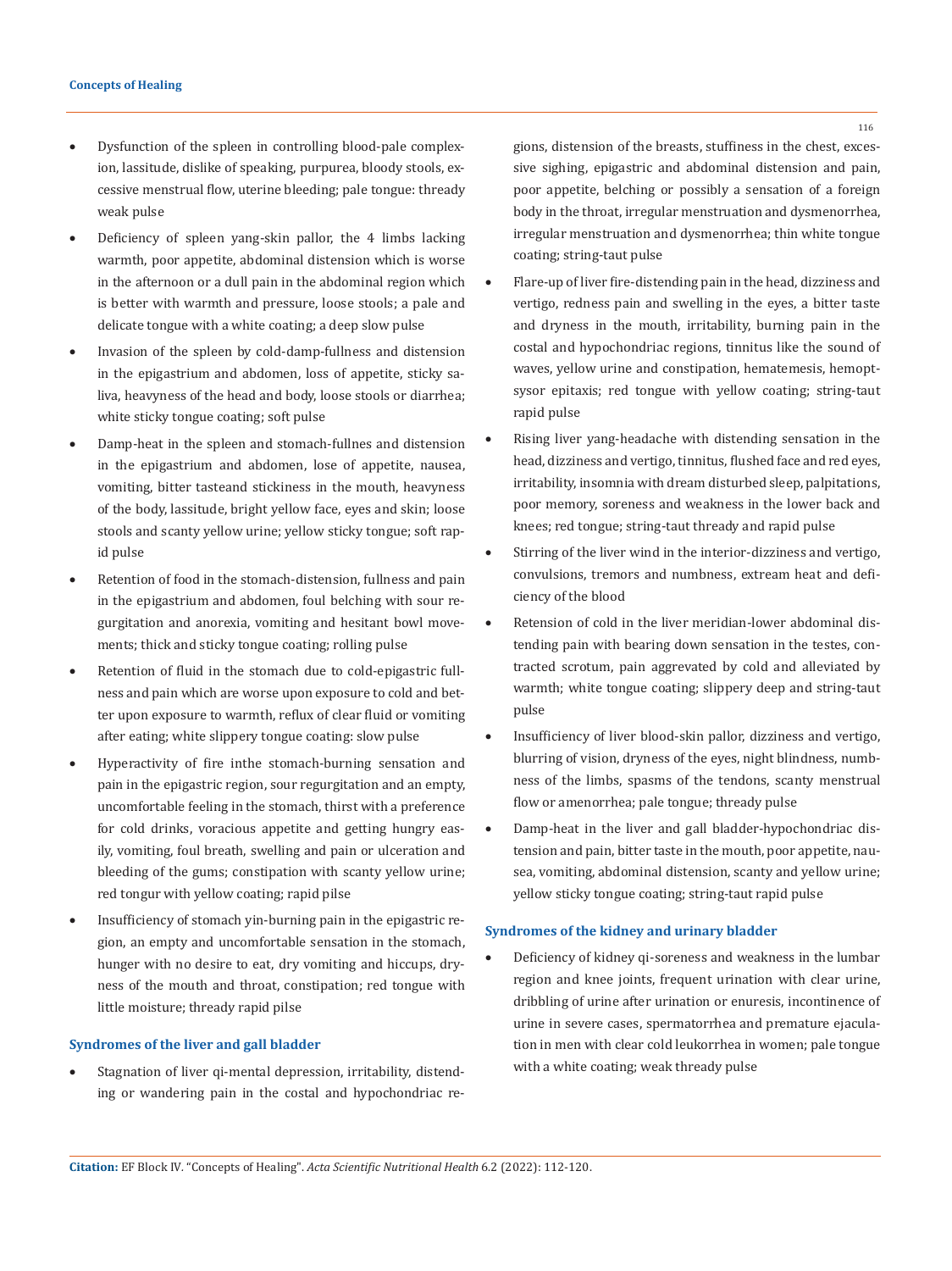- Insufficiency of kidney yang-skin pallor, cold limbs, soreness and weakness of the lumbar region and knee joints, impotence, infertility, dizziness, tinnitis; pale tongue with white coating; deep weak pulse
- • Insufficiency of kidney yin-dizziness, tinnitis, insomnia, poor memory, soreness and weakness of the lumbar region and knee joints, nocturnal emission, dryness of the mouth, afternoon fever, malar flush, night sweats, yellow urine, constipation; red tongue with little coating; thready rapid pulse
- • Damp-heat in the uriny bladder-frequency and urgency of urination, burning pain in the urethra, dribbling urination or discontinuation of urination in mid-stream, turbid urine that is a deep yellow color, hematuria, possible stones in the urine, possible lower adominal distension and fullness or lumbago; yellow sticky tongue coating; rapid pulse

A brief explanation of these major components follows. The Exterior denotes the surface of the body while the Interior denotes the internal structures. The Heat refers to those causes that result in the production of heat within the body, as opposed to normal bodily activity. The Cold will then refer to those causes that result in the loss of normal activities which will result in the cooling of the entire body. While Heat/Cold is more generalized and system wide in effects, Deficiency/Excess are more generally localized and involve fewer components. Blood/Qi involves a bit of mental stretching in order to grasp. Blood involves activities that disrupt the normal flow of blood in the vessels, either in a general sense or locally. Any discussion of Qi involves the circulation of life force and in this case it refers to the result of what may inhibit that normal flow. For the rest, please refer to the copious information that is to be found online from various sources concerning these schemas.

## **Chapter Two**

With the benefit of a schema comparison, we can see how the modern Western schema of peripheral neuropathy meshes very well with the essential schema of Chinese medicine, regardless of what the AMA would have us believe. One can readily see the various S and S of the 3 components (sensory nerves, motor nerves and autonomic nerves) of peripheral neuropathy within the S and S of the 3 major schemas of Chinese medicine (the 8 Principles, the Qi and Blood and the Zang-Fu Organs) as described above. However, the Chinese medicine S and S are gained from more than just those of peripheral neuropathy since the concepts of peripheral neuropathy are of a strictly modern timeframe. The principle of Chinese medicine has a broader approach due to the organismal nature of the human body and the necessity to deal with the entire intact individual in any treatment protocol. It seems then that Chinese medicine was the original wholistic medicine!

Thus, we have seen how certain treatment practices have developed and evolved from ancient times to the present day. This leads us then to a discussion of the concepts of healing in use today as the treatments of disease in use today are dependent upon the manner in which those treatments are applied (in accordance with the current concepts of what comprises healing). Unfortunately, the abject horror that is the AMA has become the dictatorial governing body guiding medical education and research in the USA today and thus by extention much of the world. This work is an effort to go beyond the narrow scope of medical education proscribed by the AMA.

 It is the human organism that is the subject of our inquiry. Many different concepts of healing have been provided to us by the many different cultures around the world. The rapid pace of modern medical research today has allowed for rapid improvements in the USA in only the proscribed and approved manner as dictated by the AMA. Fortunately, there are many workers around the world today that are not hampered by the dictatorial efforts of the AMA, especially in mainland China. These modern workers continue to push the boundries of real and beneficial research regarding the concepts of healing. In mainland China, both Western medicine and Eastern medicine are very successfully practiced together side by side and are used as complementary pairs for the benefit of the patient.

What then are the various elements involved in healing and what are the essential functions of those healing components in relation to the body? First of all, one must realize and come to the conclusion that the natural process by which the body repairs itself is the ultimate source of all bodily healing. The purpose then of any "healer" is to assist those various natural processes which are an essential function of the peripheral nervous system (PNS) components of the enteric nervous system (ENS) and the many factors found within the liquid component of the blood. Let us first discuss the elements of the blood that are directly involved in the maintenance of a healthy body. The 2 organs of the body that are the source of those factors involved in healing processes are the liver and the spleen/bone marrow. The liver produces all of the non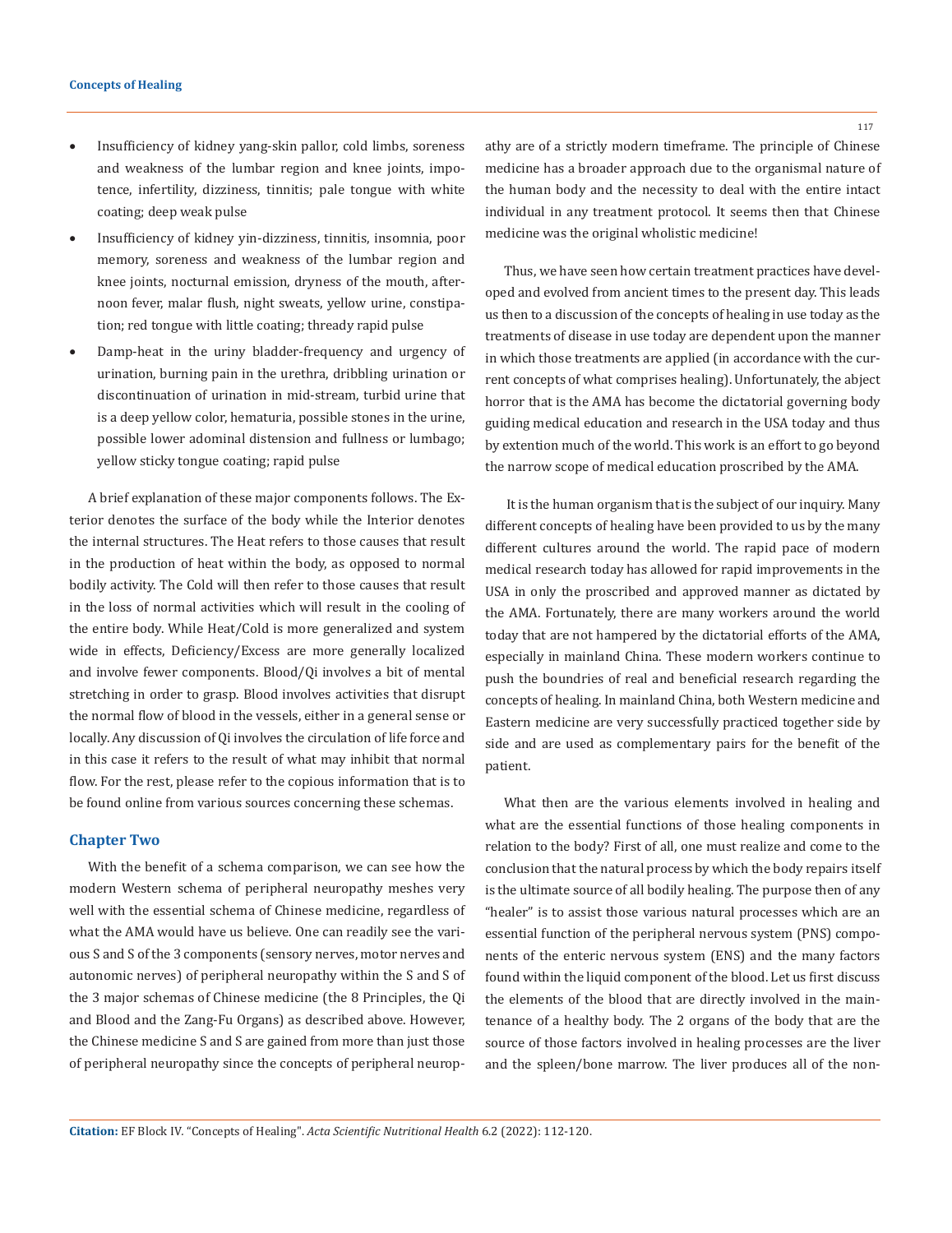cellular factors in the blood that are directly involved in enabling blood clotting, the production of immune factors and the elimination of pathogens directly from the blood. The spleen/bone marrow are the source of all of the white blood cell components within whole blood that directly attack any disease-causing elements that may invade the blood or interstitial fluid spaces and tissues of the body.

The ENS is one of the two components that make up the nervous system of the body as a whole of all bilateral animals, with the other part being the CNS. The ENS consists of all of the nerves and ganglia outside of the brain and spinal cord, the CNS. In vertebrates, a ganglion is a cluster of neural cell bodies outside of the CNS. A spinal ganglion is a cluster of nerve cell bodies positioned along the spinal cord at both the dorsal and ventral roots of any spinal nerve. The main function provided by the ENS is to connect the various bilateral components of the PNS elements of the limbs and organs of the body to the overall control system provided by the spinal nerve ganglia which lie bilaterally next to and just outside the spinal cord (CNS). It is the coordination of the various PNS elements by the spinal ganglia as a whole that constitutes both the normal function of the physical body elements and the processes involved in normal daily life in support of the CNS. Unlike the CNS, the ENS is not protected by the vertebral column and skull or by the blood–brain barrier, which leaves it directly exposed to any environmental toxins and mechanical injuries. It is this fact that puts the normal everyday activities of the ENS in the spotlight for any healing that may be necessary in the daily life of the intact healthy organism.

#### **Chapter Three**

At this time, perhaps a clarification of those elements that are directly involved in any disease process of the body need to be discussed so that it is made clear which constitutes a disease bearing pathogen. A pathogen is any environmentally derived element that may be involved in overwhealming the natural healing processes of the body and thereby causing a disruption in the normal processes involved in the everyday living and basic functionality of the organism as a whole. The normally encountered disease causing elements are the various pathogenic microorganisms that are readily found within the living component of the surrounding environment. Those elements consist mainly of the many kinds of pathogenic viruses and bacteria. These are in addition to any parasitic protozoa, helminths and insects that may be encountered, although usually in much lesser quantity.

How is it then that the various disease-causing viruses and bacteria encountered are capable of being pathogenic? They must be in some manner capable of disrupting, evading or overwhelming the normal healing qualities of the intact host organism. The various actions of a pathogenic microorganisms are normal for that specific entity. All disease-causing microorganisms are opportunistic in character as their capacity for movement and dissemination are somewhat limited and completely of a passive nature. As a result, it is the character of certain elements in their normal routine activities that is the cause of disease in other organisms. Many of their normal activities then are the direct cause for the production of various metabolic factors that are then somehow in some manner disruptive to normal "host" activities and metabolism.

 It is then the result of the actions of the normal activities of the pathogenic microorganisms that may overwhelm the routine healing activities by the "host" and thereby providing the means for the pathogen to flourish within the body of the host organism. This sudden and rapid flourishing within the body of the host by the pathogen and the resultant production by the pathogen of any host disruptive factors is then the direct cause of any "disease" within the host body. Healing then will be both a riding from the body of the disease pathogen as well as any factors produced by the pathogen that are disruptive to the normal activity of the host metabolism.

# **Chapter Four**

Getting finally to the core of this article, the role of the "doctor" (physician) in the alleviation of disease by assisting any and all natural bodily processes. It is the natural activities of the ENS that are responsible for any of the innate activities within and by the body which may be construed then as healing. A person gets sick or ill when the normal activities of the ENS are disrupted or overwhelmed by one or more disease causing pathogens and/or the products produced by that pathogen. The S and S of the sick person are dependent upon the location of body disruption and the organs/tissues that are directly involved at the site of infection/ disruption. The activities of the disease pathogens may produce compounds that are disruptive to normal bodily function at the site of infection and then to other locations within the body as those elements are carried away from the site of infection by the blood vascular system and consequently distributed widely into the body. This is the direct cause of any swelling within the body at the site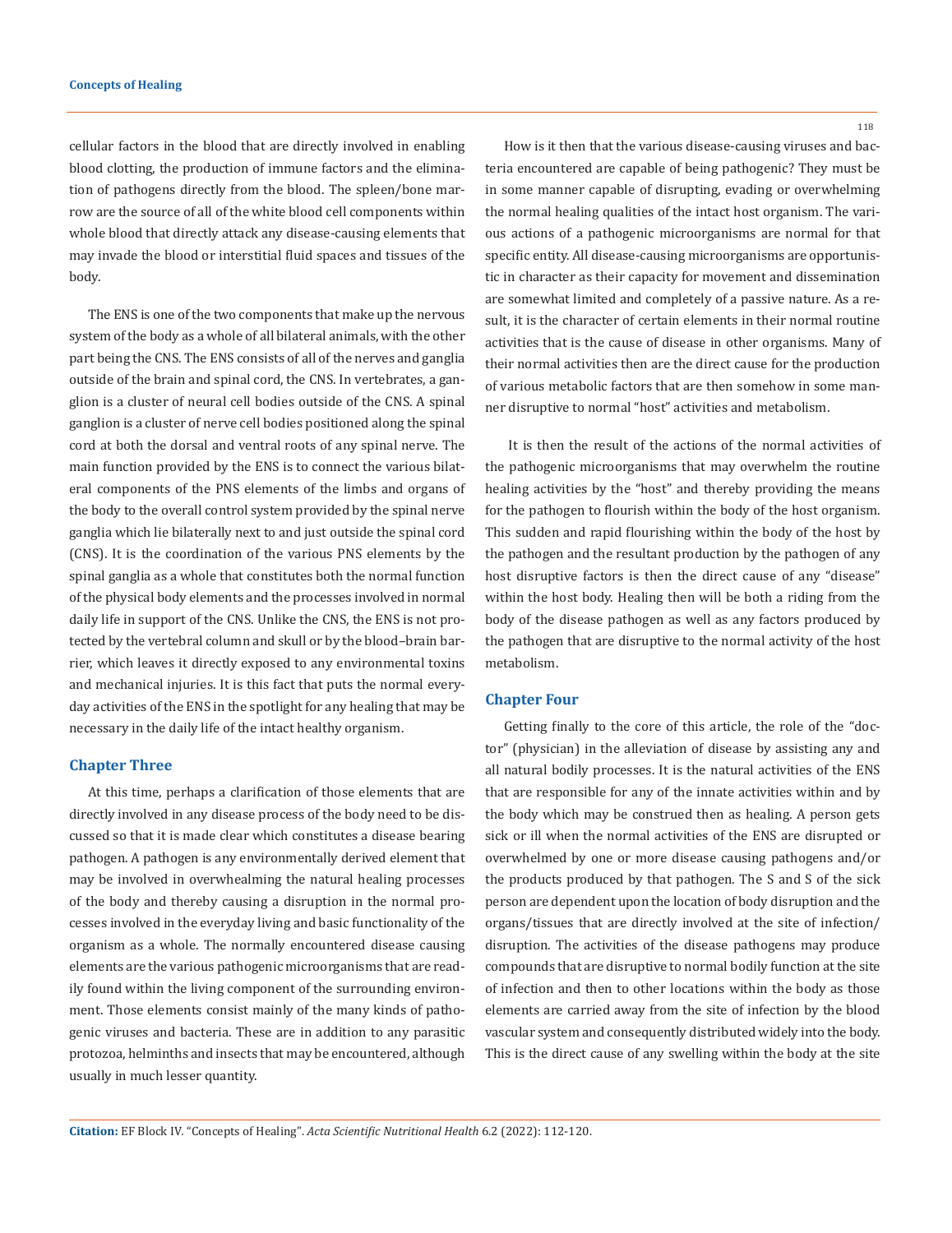of infection as many of the compounds that are produced by the pathogen incite a reaction by host body elements to release agents that directly cause the localized swelling. It is the purpose of the swelling to keep localized the disease pathogen and any released pathogenic agents. The role of the physician then is to investigate the essential nature of the S and S in order to determine the possible causes of disease, to asses the natural progression of disease symptomology within the host body and then possibly to determine the protocol for assisting the patient body to resist the disease pathogen(s). And finally, to assisting the body in eliminating any waste products resulting from the progression of the disease and any healing protocols.

The role of the clinical laboratory in these modern times can not be understated! The physician will most likely have an idea of just what comprises the disease causing agent because of the S and S displayed. If not, the results of the laboratory will be very useful for determining the possible cause of the disease. Upon receiving the results of the laboratory work-up, the physician will then determine the possible treatment protocol(s). The physician then follows the progression of the disease after treatment in order to determine if the course of the treatment protocol has been successful or not. In any case, it is the return to normal functioning by the ENS that is the ultimate goal of any medical treatment protocol.

Chapter one outlined the 2 major systematic approaches in determining the result within the body of the predations by disease causing pathogens. It is both the description of the locus of infection and the resulting S and S within the body of that infection that allows the physician to determine both the course of treatment and the possible outcomes of that treatment. Thus, the physician needs to be aware of the direct local effects of the disease and also the effects of any pathological products that are carried away from the locus of infection by the blood. Any treatment protocol must then address both of these issues. Often, the non-local effects are negligible and are not a cause for alarm. However, some pathogens are such as to directly produce compounds that are disruptive to norman bodily function away from the primary site of infection. These pathogens are usually the most difficult to treat as multiple bodily systems are then directly involved.

Some diseases produce symptoms of hypofunction (Cold) in the tissues of the body, such as that of Leprosy. The infected areas of Leprosy do not have any symptoms of heat nor does Leprosy 119

produce any elevated bodily temperatures away from the site of infection. Most diseases produce symptoms of heat as fever within the body which is the result of elevated heat production within the body by the secretions of the hypothalamus. This is the result of the various pathogenic factors directly causing an elevation of the setpoint of bodily temperature by the hypothalamus in response to those foreign factors. The reason for this is the fact that the cells of the body are able to function just fine at a higher temperature while those of disease pathogens are not able to do so. Supposedly, the reason for this is the fact that normal intense muscular activity routinely raises the overall temperature of the body in the course of daily activity. Sick people are not normally physically active and this is a means to raise overall bodily temperature. The reason for the raise in body temperature is that microorganisms have an optimum temperature for growth that will be lower than that of the elevated temperature of a fever. White blood cell elements have then an advantage over the disease pathogen(s) with the resultant increased functionality at the higher temperature.

It is then a means of assisting the normal activities of the ENS that is the essential role of the "healer". This is why the education which the healer receives is paramount in importance. The healer must be able to gather all of the relevant factual information regarding the ill patient and then be able to recognize the possible direct causes, possible resulting outcomes and possible relevant sources of the illness. The quality of the instruction that the healer receives is then of considerable importance and directly determines the quality of any possible treatment by the healer directed to the patient.

#### **Chapter Five**

At this time, a discussion of another type of healing modality will commence. This modality will be that of Homeopathy. Please read the information online concerning the history about Homeopathy, which will a bit stilted due to the predations of the AMA. This work is more about the manner in which the practice of Homeopathy proceeds and just why this mode of healing is very effective. The efficacy of any mode of medical treatment is dependent upon the nature of the system(s) of the body that is/are involved and being directly influenced by said treatment. In the case of Homeopathy, the systems of the body as elements of the ENS being influenced are the same as any other mode of healing. However, it it the manner of the treatment that is seemingly different, even